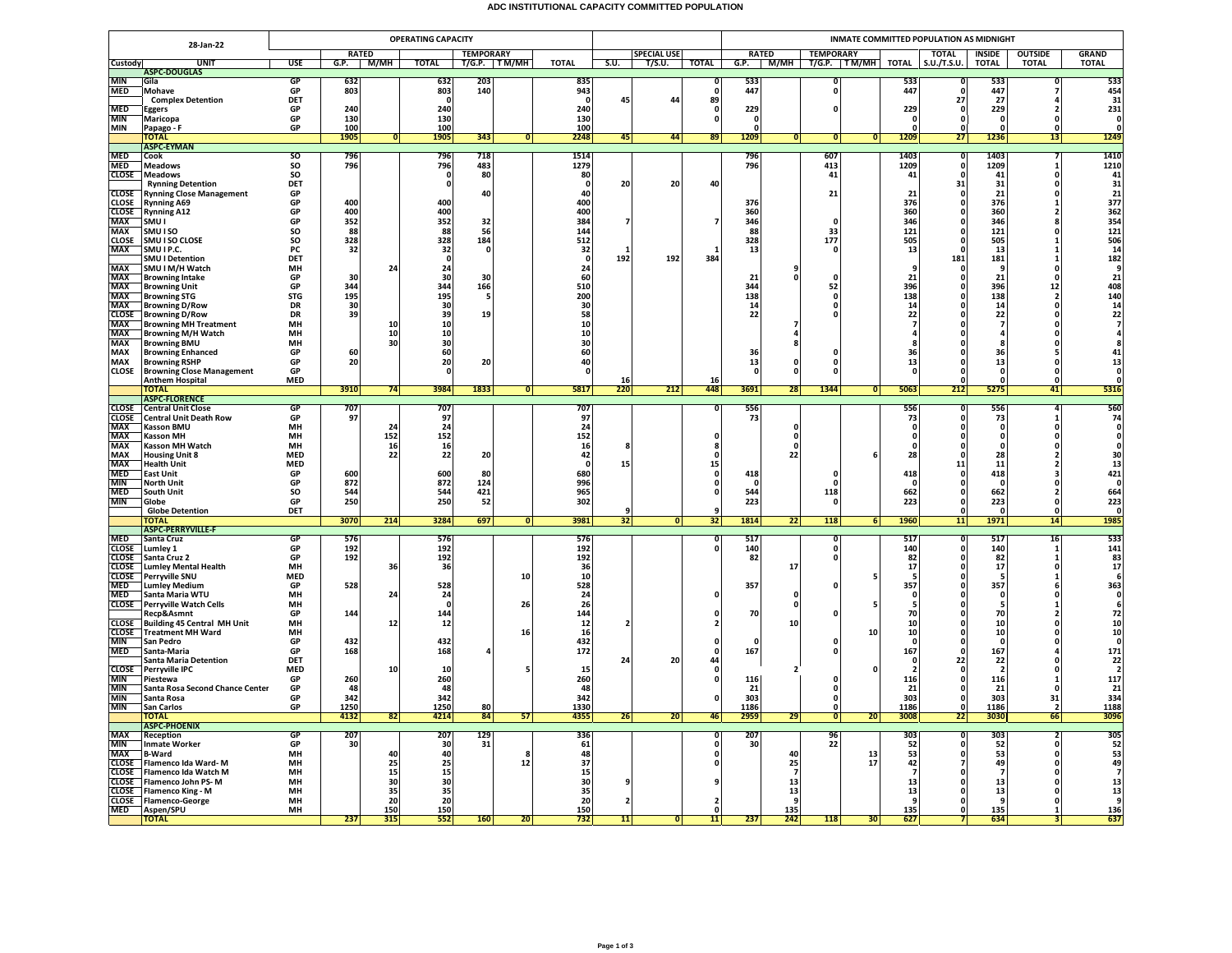## **ADC INSTITUTIONAL CAPACITY COMMITTED POPULATION**

|                              | 28-Jan-22                                                   |                            |                        | <b>OPERATING CAPACITY</b> |                  |          |                      |             |                    |                    | <b>INMATE COMMITTED POPULATION AS MIDNIGHT</b> |                         |                                      |                 |                |                        |                    |                                           |                                                                                                |  |
|------------------------------|-------------------------------------------------------------|----------------------------|------------------------|---------------------------|------------------|----------|----------------------|-------------|--------------------|--------------------|------------------------------------------------|-------------------------|--------------------------------------|-----------------|----------------|------------------------|--------------------|-------------------------------------------|------------------------------------------------------------------------------------------------|--|
|                              |                                                             |                            | <b>RATED</b>           |                           | <b>TEMPORARY</b> |          |                      |             | <b>SPECIAL USE</b> |                    | <b>RATED</b>                                   |                         | <b>TEMPORARY</b>                     |                 |                | <b>TOTAL</b>           | <b>INSIDE</b>      | <b>OUTSIDE</b>                            | <b>GRAND</b>                                                                                   |  |
| Custody                      | <b>UNIT</b><br><b>ASPC-LEWIS</b>                            | <b>USE</b>                 | G.P.<br>м/мн           | <b>TOTAL</b>              | T/G.P. TM/MH     |          | <b>TOTAL</b>         | S.U.        | T/S.U.             | <b>TOTAL</b>       |                                                |                         | G.P.   M/MH   T/G.P.   TM/MH   TOTAL |                 |                | S.U./T.S.U.            | <b>TOTAL</b>       | <b>TOTAL</b>                              | <b>TOTAL</b>                                                                                   |  |
| <b>CLOSE</b>                 | Morey                                                       | GP/PC                      | 800                    | 800                       |                  |          | 800                  | 16          |                    | 16                 | 602                                            |                         |                                      |                 | 602            |                        | 602                |                                           | 604                                                                                            |  |
| <b>CLOSE</b>                 | <b>Morey Detention</b><br>Rast                              | <b>DET</b><br>PC           | 404                    | 0<br>404                  |                  |          | 0<br>404             | 80          |                    | 80                 | 369                                            |                         |                                      |                 | 369            | 77<br>- 0              | 77<br>369          | $\overline{2}$<br>5                       | 79<br>374                                                                                      |  |
| <b>CLOSE</b>                 | Rast II                                                     | PC                         | 48                     | 48                        |                  |          | 48                   |             |                    |                    | 10                                             |                         |                                      |                 | 10             | 0                      | 10                 | $\Omega$                                  | $\frac{10}{50}$                                                                                |  |
| <b>CLOSE</b>                 | RAST III                                                    | PC                         | 96                     | 96                        |                  |          | 96                   |             |                    |                    | 48                                             |                         |                                      |                 | 48             |                        | 48                 | $\overline{2}$                            |                                                                                                |  |
| <b>MAX</b><br><b>CLOSE</b>   | Rast PC<br>Rast Close Mgt.                                  | PC<br>PC                   | 320<br>36              | 320<br>36                 |                  |          | 320<br>36            |             |                    |                    | 283<br>-5                                      |                         |                                      |                 | 283<br>-5      | 0<br>$\mathbf{0}$      | 283<br>- 5         | $\mathbf{q}$<br>$\Omega$                  | $\begin{array}{r} 292 \\ 5 \\ 10 \end{array}$                                                  |  |
|                              | Lewis Medical                                               | <b>MED</b>                 |                        | $\Omega$                  |                  |          | - 0                  | 17          |                    | 17                 |                                                |                         |                                      |                 |                | 10                     | 10                 | $\Omega$                                  |                                                                                                |  |
| <b>MED</b>                   | Stiner I                                                    | GP                         | 378                    | 378                       | 197              |          | 575                  |             |                    |                    | 363                                            |                         |                                      |                 | 363            | - 0                    | 363                |                                           | 367                                                                                            |  |
| <b>MED</b>                   | Stiner II<br><b>Stiner Detention</b>                        | GP<br>DET                  | 400                    | 400                       | 208              |          | 608                  | 70          |                    | 70                 | 400                                            |                         | 132                                  |                 | 532            | $\mathbf{0}$<br>68     | 532<br>68          | q<br>$\mathbf{1}$                         | 541<br>541<br>69<br>269<br>291                                                                 |  |
| <b>MIN</b>                   | Bachman PC                                                  | PC                         | 300                    | 300                       | 76               |          | 376                  |             |                    |                    | 269                                            |                         | 0                                    |                 | 269            | 0                      | 269                |                                           |                                                                                                |  |
| <b>MED</b><br><b>MED</b>     | Bachman GP                                                  | GP                         | 300<br>22              | 300<br>22                 | 76<br>11         |          | 376<br>33            |             |                    |                    | 291                                            |                         | $\Omega$<br>11                       |                 | 291            | O<br>$\mathbf{0}$      | 291                | $\Omega$<br>$\Omega$                      |                                                                                                |  |
|                              | <b>Stiner Transitory</b><br><b>Bachman Detention</b>        | <b>TRANS</b><br><b>DET</b> |                        |                           |                  |          |                      | 80          |                    | 80                 | 22                                             |                         |                                      |                 | 33             | 81                     | 33<br>81           | $\overline{\mathbf{3}}$                   |                                                                                                |  |
| CLOSE                        | <b>Buckley PC</b>                                           | PC                         | 750                    | 750                       |                  |          | 750                  | 16          |                    | 16                 | 603                                            |                         |                                      |                 | 603            | 0                      | 603                | 5                                         |                                                                                                |  |
| <b>CLOSE</b><br>MED          | Buckley PC II<br><b>Barchey PC I</b>                        | PC<br>PC                   | 50<br>370              | 50<br>370                 | 150              |          | 50<br>520            |             |                    | 0                  | 41<br>370                                      |                         | 31                                   |                 | 41<br>401      | O                      | 41<br>401          |                                           |                                                                                                |  |
| <b>MED</b>                   | Barchey PC II                                               | PC                         | 370                    | 370                       | 120              |          | 490                  |             |                    |                    | 356                                            |                         | n                                    |                 | 356            |                        | 356                | $\mathbf{1}$                              |                                                                                                |  |
| <b>MED</b>                   | <b>Barchey PC III</b>                                       | <b>PC</b>                  | 60                     | 60                        |                  |          | 60                   |             |                    |                    | 24                                             |                         | n                                    |                 | 24             | n                      | 24                 | $\Omega$                                  |                                                                                                |  |
| <b>MED</b><br><b>CLOSE</b>   | <b>Barchey PC Watch Cells</b><br><b>Sunrise Male Minors</b> | MH<br>GP                   | 75                     | 75                        |                  | 20       | 20<br>75             |             |                    |                    | 13                                             |                         |                                      | 13              | 13<br>13       |                        | 13<br>13           | $\Omega$                                  | $\begin{array}{r} 33 \\ 84 \\ 608 \\ 41 \\ 402 \\ 357 \\ 24 \\ 13 \\ 13 \\ 1 \\ 3 \end{array}$ |  |
| <b>CLOSE</b>                 | <b>Sunrise Femal Minors</b>                                 | GP                         | 11                     | 11                        |                  |          | 11                   |             |                    |                    | 1                                              |                         |                                      |                 | $\mathbf{1}$   | c                      | $\mathbf{1}$       | $\Omega$                                  |                                                                                                |  |
| <b>CLOSE</b>                 | <b>Sunrise Minors CDU/Watch</b>                             |                            | 14                     | 14                        | 12               |          | 26                   |             |                    |                    | 3                                              |                         |                                      |                 | Е              | <b>C</b>               | - 3                | $\Omega$                                  |                                                                                                |  |
| <b>MIN</b>                   | <b>Eagle Point Second Chance Center</b><br><b>TOTAL</b>     | GP                         | 300<br>5104<br> 0      | 300<br>5104               | 850              | 20       | 300<br>5974          | 279         | 0                  | 279                | 190<br>4263                                    | $\overline{0}$          | 174                                  | 13              | 190<br>4450    | O<br>236               | 190<br>4686        | $\overline{2}$<br>46                      | 192<br>4732                                                                                    |  |
|                              | <b>ASPC-SAFFORD</b>                                         |                            |                        |                           |                  |          |                      |             |                    |                    |                                                |                         |                                      |                 |                |                        |                    |                                           |                                                                                                |  |
| <b>MIN</b>                   | <b>Fort Grant</b><br><b>Miles Detention</b>                 | GP<br>DET                  | 588                    | 588                       | 160              |          | 748<br>$\mathbf{0}$  | 25          | 24                 | 49                 | 329                                            |                         | $\overline{\mathfrak{o}}$            |                 | 329            | ៝<br>12                | 329<br>12          | $\overline{0}$<br>$\overline{\mathbf{2}}$ | 329<br>14                                                                                      |  |
| <b>MIN</b>                   | Graham                                                      | GP                         | 615                    | 615                       | 96               |          | 711                  |             |                    | 0                  | 224                                            |                         | $\mathbf{0}$                         |                 | 224            | 0                      | 224                | $\mathbf{1}$                              | 225                                                                                            |  |
| <b>MED</b>                   | Tonto                                                       | PC                         | 250                    | 250                       | 160              |          | 410                  |             |                    |                    | 250                                            |                         |                                      |                 | 251            | $\mathbf{0}$           | 251                | $\mathbf{1}$                              | 252                                                                                            |  |
|                              | <b>Tonto Detention</b><br><b>TOTAL</b>                      | DET                        | 1453<br>$\Omega$       | 1453                      | 416              |          | 1869                 | 31          | 24                 | 6<br>55            | 803                                            | $\Omega$                | 1 <sup>1</sup>                       | $\overline{0}$  | 804            | $\mathbf{0}$<br>12     | $\Omega$<br>816    | $\Omega$<br>$\vert$                       | $\mathbf{0}$<br>820                                                                            |  |
|                              | <b>ASPC-TUCSON</b>                                          |                            |                        |                           |                  |          |                      |             |                    |                    |                                                |                         |                                      |                 |                |                        |                    |                                           |                                                                                                |  |
| <b>CLOSE</b>                 | Cimarron                                                    | <b>GP</b>                  | 648                    | 648                       |                  |          | 648                  |             |                    |                    | 604                                            |                         | n.                                   |                 | 604            | - 0                    | 604                | -5                                        | 609                                                                                            |  |
| CLOSE                        | <b>Cimarron Detention</b><br>Rincon MH Watch                | DET<br>MH                  | 79                     | 79                        |                  |          | 85                   | 48          | 48                 | 96<br>0            |                                                | 38                      |                                      |                 | 0<br>38        | 82                     | 82<br>38           | $\Omega$                                  | 82<br>39<br>61<br>13<br>13<br>16                                                               |  |
| <b>CLOSE</b>                 | Rincon Medical                                              | <b>MED</b>                 |                        |                           |                  |          |                      | 66          |                    | 66                 |                                                |                         |                                      |                 | 0              | 60                     | 60                 | 1                                         |                                                                                                |  |
| <b>CLOSE</b>                 | Rincon S.N.U.                                               | <b>MED</b>                 | 16                     | 16                        |                  |          | 16                   |             |                    |                    |                                                | 13                      |                                      |                 | 13             | -0                     | 13                 | $\Omega$                                  |                                                                                                |  |
| <b>CLOSE</b><br><b>CLOSE</b> | <b>Cimarron Transitory</b><br>Rincon                        | <b>TRANS</b><br>GP         | 340                    | 340                       | 24               |          | 24<br>340            |             |                    | O                  | 331                                            |                         | 16                                   |                 | 16<br>331      | 0                      | 16<br>331          | $\Omega$                                  | 331                                                                                            |  |
| <b>CLOSE</b>                 | Rincon MH Program                                           | MH                         | 256                    | 256                       |                  |          | 256                  |             |                    |                    |                                                | 192                     |                                      |                 | 192            | o                      | 192                | $\Omega$                                  | 192                                                                                            |  |
| <b>MAX</b><br><b>MAX</b>     | Rincon MH Program II<br>Rincon MH Watch II                  | MH<br>MH                   | 149                    | 149                       |                  | 20       | 152<br>20            |             |                    |                    | $\mathbf{0}$                                   | 85                      | ŋ                                    |                 | 85             | $\mathbf{0}$           | 85<br>$\mathbf{0}$ | $\Omega$                                  | $\begin{array}{c} 89 \\ 0 \end{array}$                                                         |  |
| <b>MED</b>                   | Santa Rita                                                  | GP                         | 768                    | 768                       |                  |          | 768                  |             |                    |                    | 714                                            |                         |                                      |                 | 714            | <b>C</b>               | 714                | 5                                         | 719                                                                                            |  |
| <b>MED</b>                   | Manzanita S.N.U.                                            | <b>MED</b>                 | 25                     | 25                        |                  | 20       | 45                   |             |                    | $\mathbf{0}$       |                                                | 25                      |                                      | 14              | 39             | -C                     | 39                 | $\overline{2}$                            |                                                                                                |  |
| <b>MED</b><br><b>MED</b>     | Manzanita<br><b>Manzanita Second Chance Center</b>          | GP<br>GP                   | 179<br>48              | 179<br>48                 | 107              |          | 286<br>48            |             |                    | $\mathbf{0}$       | 179<br>23                                      |                         | 42                                   |                 | 221<br>23      | <b>NA</b><br><b>NA</b> | 221<br>23          | $\mathbf{1}$                              |                                                                                                |  |
| <b>MED</b>                   | Manzanita Watch Cells                                       | <b>MH</b>                  | 24                     | 24                        |                  |          | 24                   |             |                    |                    |                                                | 4                       |                                      |                 | $\overline{a}$ | - 0                    |                    | $\Omega$                                  |                                                                                                |  |
| <b>MED</b>                   | Manzanita Residential                                       | <b>MED</b>                 | 58                     | 58                        |                  |          | 58                   |             |                    |                    |                                                | 53                      |                                      |                 | 53             | - 0                    | 53                 | $\overline{\mathbf{a}}$                   |                                                                                                |  |
| MED                          | <b>Manzanita Detention</b><br>Winchester                    | DET<br>GP                  | 400                    | 0<br>400                  | 336              |          | $\Omega$<br>736      | 12          | 11                 | 23                 | 400                                            |                         | 264                                  |                 | 664            | 11<br>C                | 11<br>664          | $\Omega$<br>9                             | 41<br>222<br>23<br>4<br>56<br>56<br>11<br>673<br>20<br>67                                      |  |
|                              | <b>Winchester Detention</b>                                 | DET                        |                        |                           |                  |          |                      | 12          | 12                 | 24                 |                                                |                         |                                      |                 |                | 20                     | 20                 | $\mathbf 0$                               |                                                                                                |  |
|                              | <b>Complex Detention</b>                                    | DET                        |                        | $\mathbf{0}$              |                  |          | $\mathbf{0}$         | 40          | 40                 | 80                 |                                                |                         |                                      |                 | 0              | 67                     | 67                 | $\Omega$                                  |                                                                                                |  |
| <b>MIN</b><br><b>MIN</b>     | Catalina<br>Whetstone                                       | GP<br>GP                   | 360<br>1250            | 360<br>1250               |                  |          | 360<br>1250          |             |                    | 0                  | 350<br>964                                     |                         | $\mathbf{0}$<br>$\Omega$             |                 | 350<br>964     | - C<br>O               | 350<br>964         | $\mathbf{1}$<br>$\Omega$                  | 351<br>964                                                                                     |  |
|                              | TOTAL                                                       |                            | 3993<br>607            | 4600                      | 467              | 49       | 5116                 | 178         | 111                | 289                | 3565                                           | 410                     | 322                                  | 14              | 4311           | 240                    | 4551               | 32                                        | 4583                                                                                           |  |
| <b>MIN</b>                   | <b>ASPC-WINSLOW</b><br>Coronado                             | GP                         | 492                    | 492                       | 136              |          | 628                  |             |                    |                    | 123                                            |                         |                                      |                 | 123            | τ                      | 123                | 0                                         | 123                                                                                            |  |
| <b>CLOSE</b>                 | Kaibab                                                      | GP                         | 800                    | 800                       |                  |          | 800                  |             |                    | 0                  | 663                                            |                         |                                      |                 | 663            | $\mathbf{0}$           | 663                | - 5                                       | 668                                                                                            |  |
|                              | <b>Complex Detention</b>                                    | DET                        |                        | $\Omega$                  |                  |          | - 0                  | 20          | 19                 | 39                 |                                                |                         |                                      |                 | - 0            | 20                     | 20                 | $\mathbf 0$                               | 20                                                                                             |  |
| <b>MIN</b>                   | Anache<br><b>Apache Detention</b>                           | GP<br><b>DET</b>           | 334                    | 334                       | 80               |          | 414                  | 12          |                    | $\mathbf{0}$<br>12 | 334                                            |                         | $\overline{\mathbf{3}}$              |                 | 337            | -0<br>o                | 337<br>0           | $\Omega$<br>$\mathbf{0}$                  | 337<br>$\mathbf{0}$                                                                            |  |
|                              | <b>TOTAL</b>                                                |                            | 1626<br>$\overline{0}$ | 1626                      | 216              | $\Omega$ | 1842                 | 32          | 19                 | 51                 | 1120                                           | $\overline{\mathbf{0}}$ | 31                                   | 0               | 1123           | 20                     | 1143               | -51                                       | 1148                                                                                           |  |
|                              | ASPC-YUMA                                                   |                            |                        |                           |                  |          |                      |             |                    |                    |                                                |                         |                                      |                 |                |                        |                    |                                           |                                                                                                |  |
| <b>MED</b>                   | Cheyenne<br><b>Cheyenne Detention</b>                       | GP<br>DET                  | 800                    | 800<br>0                  | 324              |          | 1124<br>-0           | 40          | 39                 | 79                 | 719                                            |                         | n                                    |                 | 719            | c<br>60                | 719<br>60          | 17                                        | 736<br>64                                                                                      |  |
| <b>MIN</b>                   | Cocopah                                                     | GP                         | 250                    | 250                       | 80               |          | 330                  |             |                    | 0                  | $\Omega$                                       |                         | O                                    |                 |                | - 0                    | - 0                | $\mathbf{0}$                              | $\mathbf 0$                                                                                    |  |
| <b>CLOSE</b>                 | Dakota Y13                                                  | GP                         | 800                    | 800                       |                  |          | 800                  | 16          |                    | 16                 | 390                                            |                         |                                      |                 | 390            | $\mathbf{0}$           | 390                | $\overline{7}$                            | 397                                                                                            |  |
| <b>MED</b>                   | <b>Dakota Detention</b><br>Cibola                           | DET<br>GP                  | 1250                   | 0<br>1250                 | 16               |          | $\mathbf{0}$<br>1266 | 80          |                    | 80                 | 844                                            |                         |                                      |                 | 844            | 45<br>$\mathbf{0}$     | 45<br>844          | $\mathbf{1}$<br>11                        | 46<br>855                                                                                      |  |
| <b>MIN</b>                   | La Paz                                                      | GP                         | 1250                   | 1250                      |                  |          | 1250                 |             |                    |                    | 705                                            |                         | <sup>o</sup>                         |                 | 705            | $\Omega$               | 705                | $\overline{2}$                            | 707                                                                                            |  |
|                              | <b>TOTAL</b>                                                |                            | 4350<br>$\overline{0}$ | 4350<br>31072             | 420<br>5486      | ō<br>146 | 4770                 | 136<br>1006 | 39<br>469          | 175<br>1475        | 2658                                           | $\overline{\mathbf{0}}$ | Ō                                    | $\overline{0}$  | 2658           | 105<br>892             | 2763               | 42                                        | 2805<br>26371                                                                                  |  |
|                              | <u> FOTAL IN-STATE</u>                                      |                            | 29780<br>1292          |                           |                  |          | 36704                |             |                    |                    | 22319                                          | <mark>731  </mark>      | 2080                                 | 83 <sup>1</sup> | 25213          |                        | 26105              | 266                                       |                                                                                                |  |